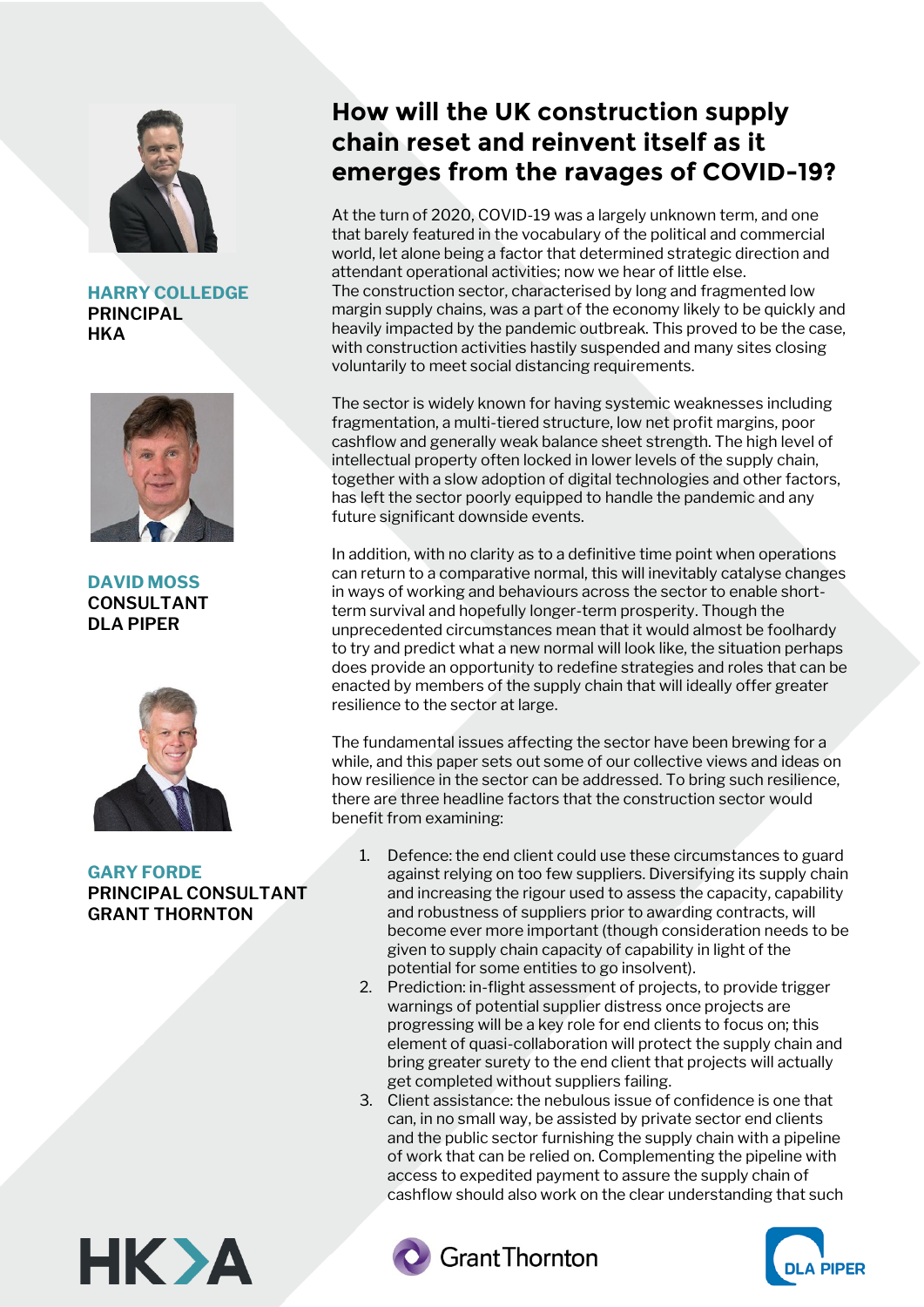support must flow down to all players supporting project delivery.

The importance of these factors is reinforced by reference to the work of The Institution of Civil Engineer's Project 13 and precursor studies from Sir John Egan<sup>1</sup> and Sir Michael Latham,<sup>2</sup> which indicate that they can be addressed as the construction industry resets and reinvents itself, $3$  with activities undertaken by different parties to ensure the sector is restructured to secure a sustainable future.

#### **The sector reset**

Despite all the obvious negative consequences of the pandemic, the seismic nature of its impact perhaps offers the opportunity for the construction sector to do more than revert to former ways of working. Can the period of the next 12 to 24 months mark the beginning of a sea change in behaviours borne of actions to drive new ways of working and greater resilience?

For the public sector, there are suggestions that practical measures need to be set in place to encourage a determination in the private sector to continue with new innovations that will enable real productivity improvements (e.g. through modular construction) and sustainable technologies to be brought to bear, for example to support the Green Agenda/Net Zero. Incentives to invest in recruitment, training of home grown talent and research and development – especially important in light of Brexit looming – complemented by the extension of the apprenticeship levy beyond December 2020, will all assist in bringing such confidence, when coupled with a well-structured pipeline of forthcoming work.

Though regarded as counter to encouraging the natural patterns of market behaviour, there may be scope, on large public sector projects, for public sector bodies to monitor major tier 1 and tier 2 suppliers of UK construction materials and products, to ensure fair payment and contractual treatment. Measures such as government-backed loan facilities (albeit this may have the unintended consequence of eroding private sector influence over time) to enable the use of advanced or shorter term payment schemes may also build on the confidence afforded by an increased use of project bank accounts.

A significant cost to parties across the supply chain is, of course, the threat of dispute or litigation. Is there potential for a government mandate for a defined period for parties to public sector contracts to adopt the RICS Dispute Avoidance Service, or the use of Independent Facilitators? Such facilitation services could then be called on to deescalate contractual issues before they cause programme prolongation or cost escalation.

These changes might also serve to complement parties actively seeking to adopt an ethos of responsible and fair behaviour, where parties do not rigidly apply contract terms and are prepared to request/give reliefs for impaired performance so that all parties can make an ethical profit.

<sup>1</sup> Rethinking Construction – Sir John Egan - 1998

<sup>2</sup> Constructing the Team (review of Procurement and Contractual arrangements in the UK Construction Industry – Sir Michael Latham [1984]

<sup>3</sup> Reset and Reinvent - acknowledged as terms adopted by the Construction Leadership Council to describe construction sector recovery





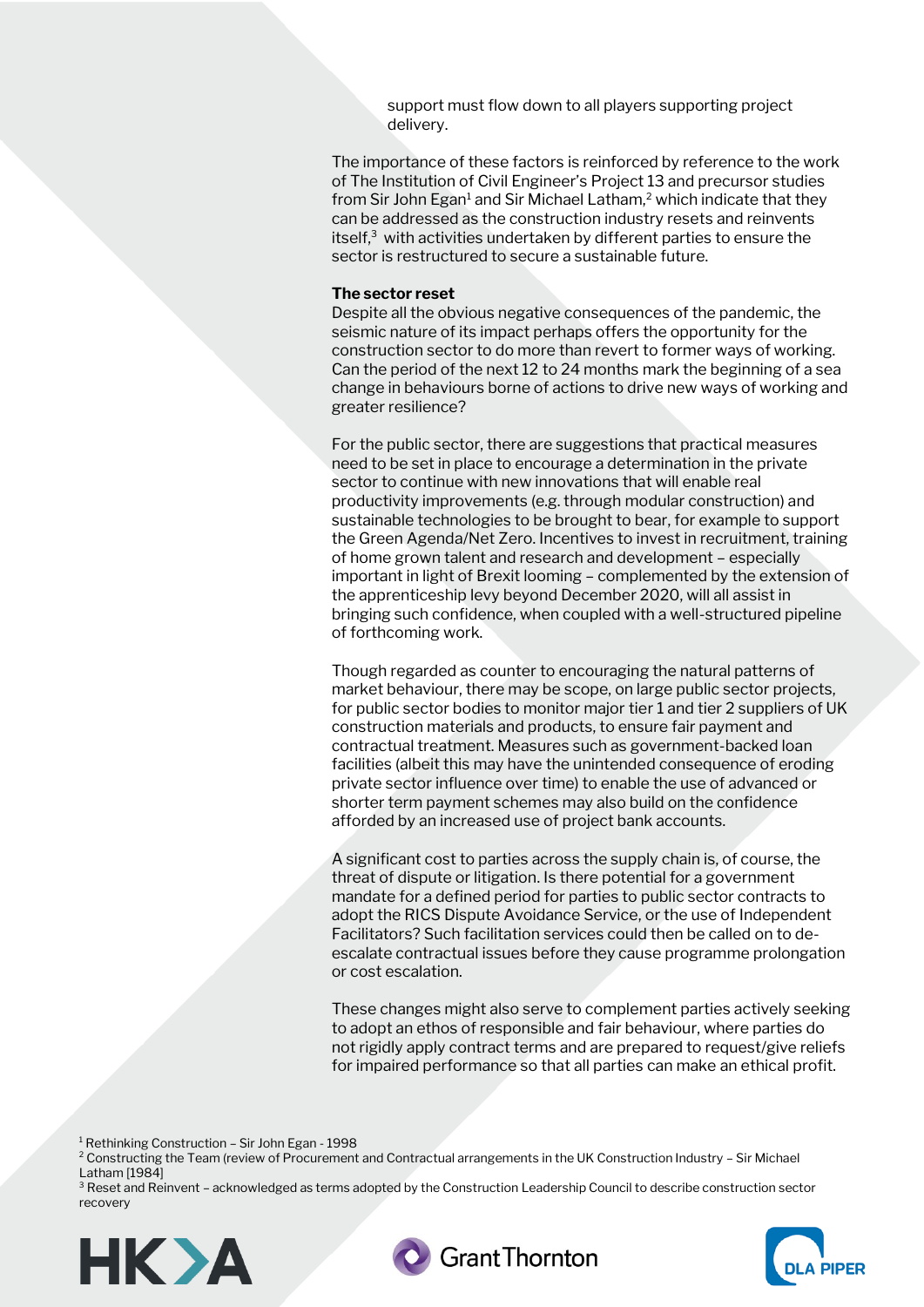This need not mean that parties should not always seek to understand and administer contracts fairly and in accordance with the terms and conditions (and due consideration would need to be given to how such arrangements would be policed). Indeed, it does suggest that at such a time and so that agreement can be readily reached, there is even more value in all parties keeping consistent records. That is, keeping records of agreement on any intended deviation from previously agreed contract terms is essential in the event that one of the parties may choose to deny agreement or develop interpretation of this later. This will help move towards a position where the parties should be of equal bargaining power, to avoid challenges on the basis of duress; a factor of particularly relevance for small subcontracts.

These market dynamics could also be assisted by end clients seeking to broaden the base of suppliers that they engage with to support project delivery. After all, a wider number of suppliers would reduce dependency on the few and broaden resilience. If the government's mantra of "Build, Build, Build" and the "levelling-up" agenda comes good, this may well mean that a larger array of suppliers regionally spread will anyway be required.

In addition, early collaborative engagement of suppliers and clients, though not new, could be espoused more broadly. This could promote the development of component parts using sustainable techniques earlier into the project development lifecycle. With designs confirmed for standard components, to be delivered by a larger pool of suppliers, this would potentially help increase consistency of quality and would assist with achieving higher volume off-site manufacturing. By turn, this could flow through to on-site assembly and be part of assisting driving productivity gains and bringing projects to completion on time and to budget.

Easily said, but perhaps more difficult to achieve, though does this mean that the sector should baulk at such concerns? Rather, should the situation offer the chance for the supply chain to really examine some key questions:

- What should we have done to have prepared for the pandemic and what will we do to prepare for one in the future?
- Where does adaptive capacity already exist in the supply chain and where does it need strengthening?
- How can interdependent supply chain activities be maintained through collaboration?
- Which activities in the supply chain are absolutely critical, and therefore how can they be protected during a shock such as the pandemic?

Answering such questions, through pan-sector, neutral bodies such as the Construction Leadership Council is critical, because the clear recurrent factor in addressing these issues is the need for honest, open communication.

Communication can support collaboration, which has been much vaunted as a means of helping to bring changes in ways of working but it needs to be acknowledged that it is often far harder to achieve. To cite just one issue: the background intellectual property of a niche third tier supplier may be a large part of such a company's inherent value. Why, without the appropriate commercial incentives, contractual certainty and reciprocity of sharing from others engaged in a given project, will





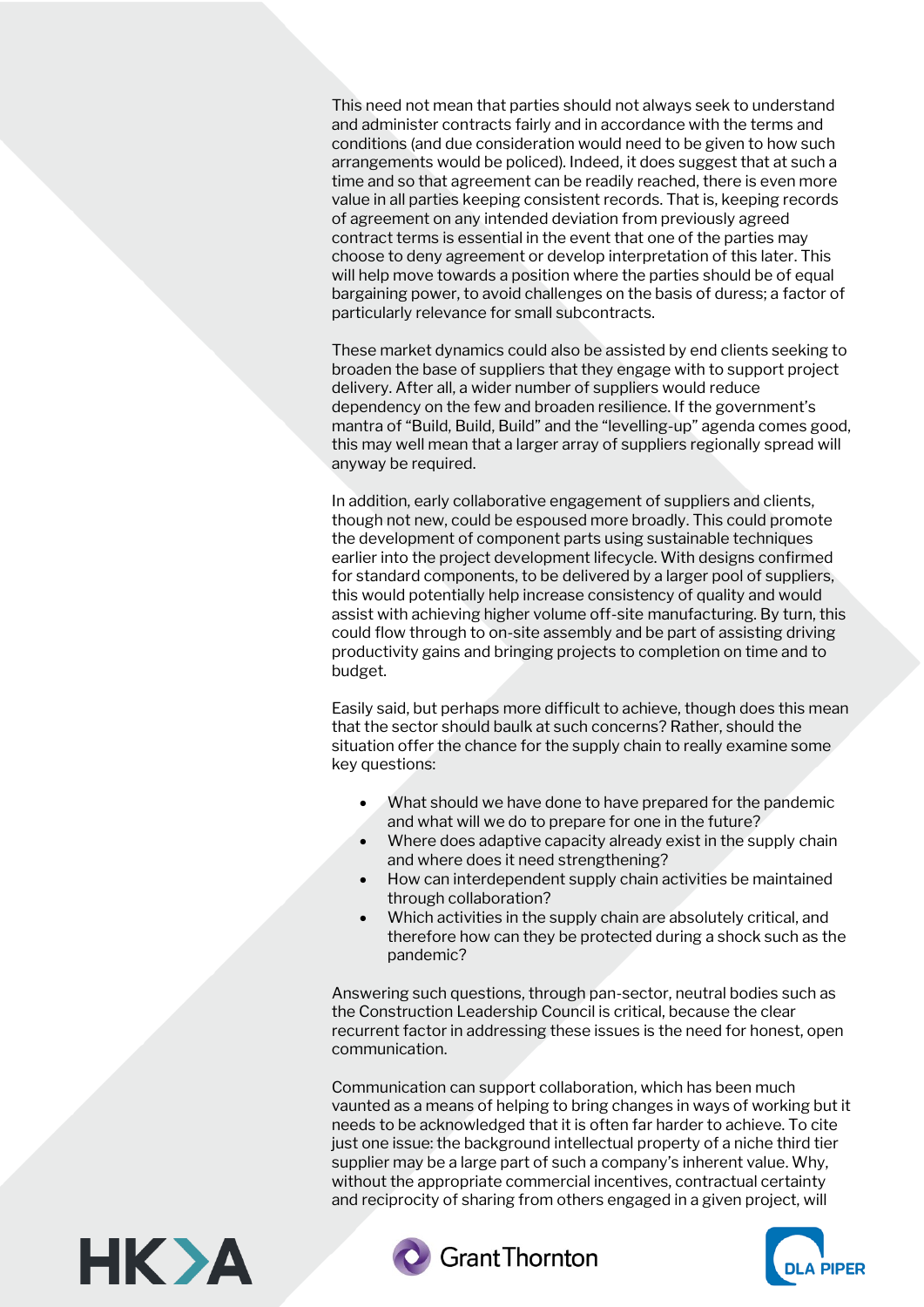such a company be willing to share innovation, as part of a collaborative endeavour that it has spent many years inventing and proving? Such an example, together with the sharing of staff input and proper risk-reward are not insurmountable, but perhaps do pose challenges that need to be addressed.

Communication across the supply chain can, however, bring significant benefits in enhancing confidence. As noted earlier, clarity and certainty of a pipeline, for example, can of course help bring certainty to sites opening, ensuring that builders merchants remain open, flowing back to continuity of supply from manufacturers, operating confident in the knowledge that there is an outlet for materials that they produce.

Communication about the real rules of the game underpinning procurement by employers from its supply chain is also essential. What outcomes does the employer really want, that will be rewarded when delivered by the supply chain? Will the employer really honour the 'Most Economically Advantageous Tender' as the one that offers value and quality beyond the parameters of price alone? If so, how?

"Despite all the obvious negative consequences of the pandemic, the seismic nature of its impact offers the opportunity to do more than just revert to former ways of working; but it will require all parties to step up to the plate"

#### **Can the client assume a different or enhanced role?**

To bring unity to the ways of working amongst the various companies across the tiers of the supply chain, especially in longer-term complex projects, another factor to consider is whether the end client could assume a greater role in integrating itself and other members of the supply chain. That is, rather than relying on the supply chain from configuring itself alone, it is contended that there would be potential benefit from end clients (in both the public and private sectors) from understanding the capacity and capability of its supply chain better, so as to draw different parties together.

Considerable benefit could accrue from the use of supply chain analytics tools to understand strengths, vulnerabilities and risks of the supply chain such to understand, for example:

- the historic financial stability of the supply chain;
- key risks such as inflation and exchange rate risk; and
- spend analysis with specific suppliers, to gain an appreciation of any instances where there is over reliance on too few suppliers.

A specific issue associated with COVID-19 in performing supplier financial checks is that pre-COVID-19 financial accounts are likely to paint a very different picture of a company's financial health to that during the pandemic. Thus, it is suggested that such analysis may need to be enhanced by appraisal of the current and forward looking factors which provide indicators of financial health including:

- instances where the market is looking to short the shares of a given company in the supply chain;
- any proposed changes to supplier payment terms, indicating fragility of cashflow;
- reduced credit ratings;





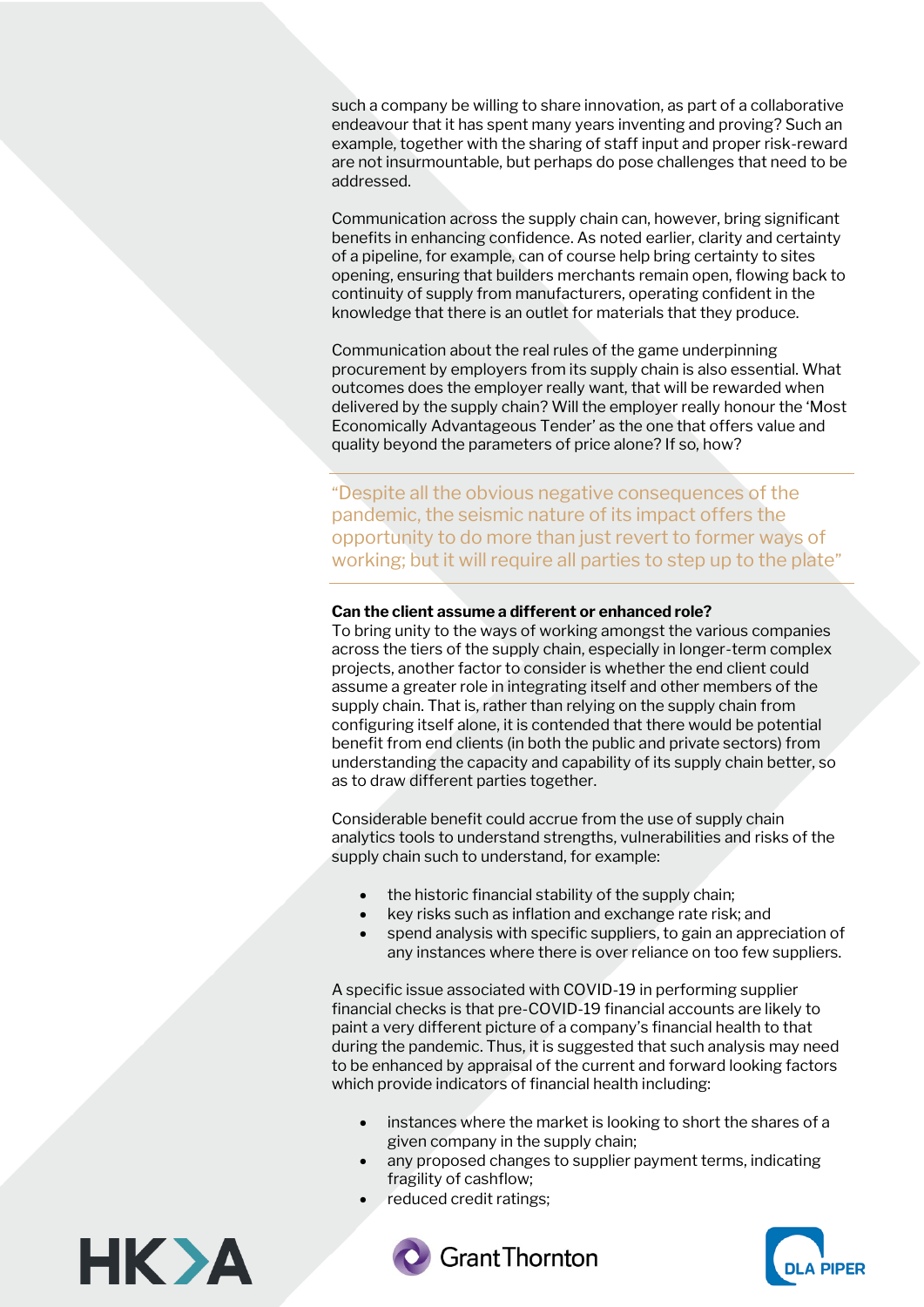- adverse media reports;
- deterioration in forecast pipelines of work; and
- over-commitment of resources.

Though such data is likely to be available for publicly listed and larger private companies, it may not be available in relation to SMEs, meaning that systems of self-reporting of financial distress may need to be implemented. However, these may need to be incentivised and the SME in question convinced that it will not be treated negatively, and its reputation is not damaged, but that it would be supported (perhaps through shorter payment terms) where legally possible.

Such activities by the client should, in part, help play a part in the client configuring its supply chain to deliver its project's outcomes and be resilient to shocks through the duration of the project and, where relevant, to the ongoing benefit of the end users of infrastructure.

### **What might longer-term reinvention bring?**

Though an understanding of the capacity and capability of the supply chain by the client will help bring greater resilience, as well as helping to pre-emptively signpost indications of distress, are there perhaps other factors that will start to drive sustained change?

In planning large scale programmes and projects, does scenario planning, in consultation with the supply chain need to occur, thus providing increased transparency about the implications of both High Impact, Low Probability events (such as COVID-19), as well as highimpact, high-probability events (such as a no-deal Brexit)?

Such planning may help launch programmes with far greater supply chain resilience, especially if, in the public sector, there is a great emphasis through the HMT Green Book of launching projects and programmes with this firmly in mind. This could be done through demonstrating through the business case that a project and its supply chain is configured to deliver the outcomes set-out in the strategic case; the economic case recognises such benefits to UK plc, and the commercial and management case addressing how the downside scenarios set-out above would be managed through the project structure and its supply chain.

Practical changes to early project set up perhaps also need to be underpinned by other complementary operational and commercial changes, such as:

- different procurement strategies, which focus less on margin and more on outcomes;
- a willingness to reward outcomes achieved against realistic milestones, rather than the whole programme, which may finish way after the input of a given supplier's input is complete;
- an acknowledgement that risk needs to be shared proportionate to the reward and benefit that will accrue to each part of the supply chain;
- the use of insurance-backed alliances where this offers benefits;
- the mandated and properly administered use of project bank accounts to bring assurance of faster payment and better cashflow to lower supply chain tiers;
- an acknowledgement and acceptance of co-dependency between tier 1 suppliers and other tiers of the supply chain. Here,